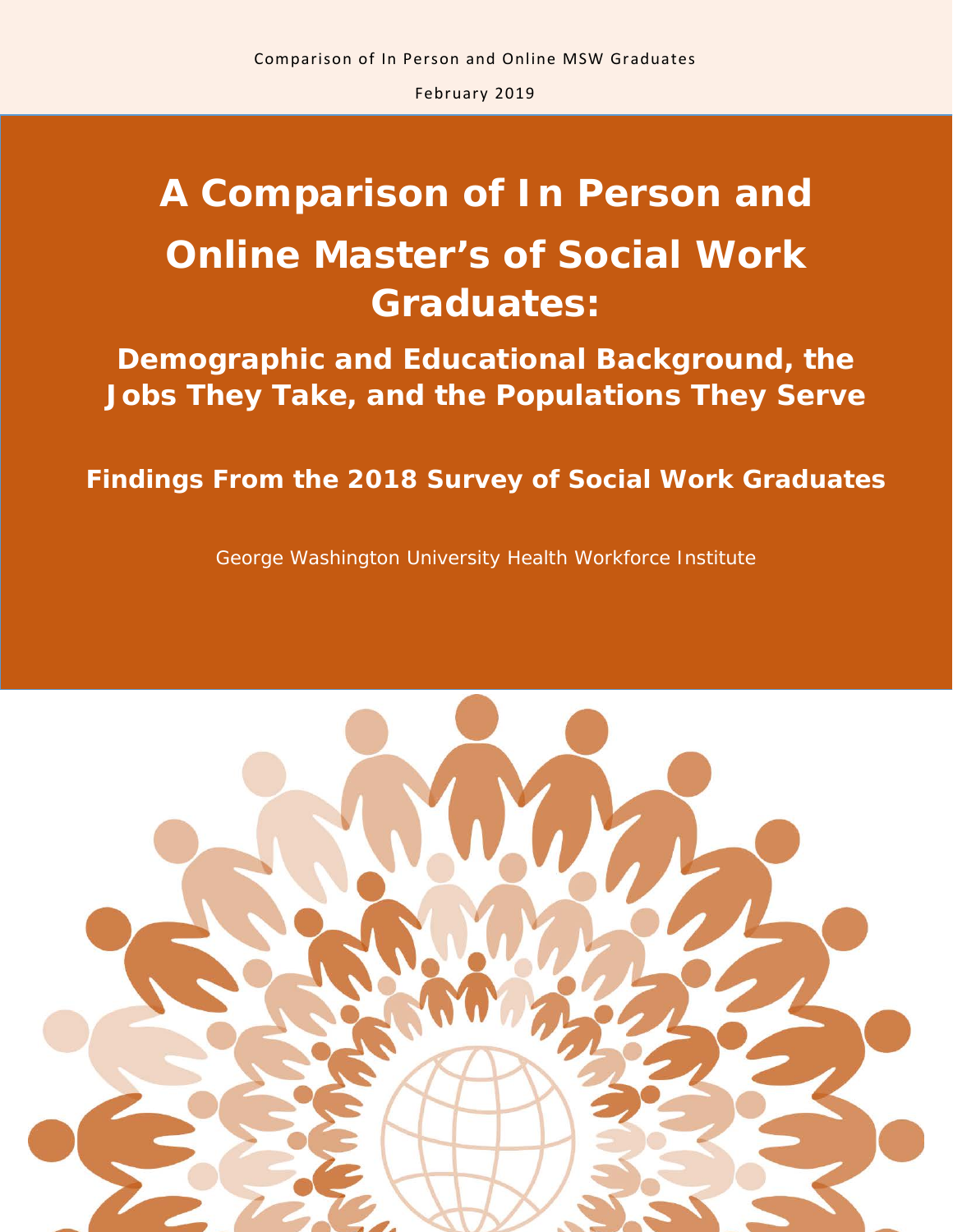#### **Introduction and Background**

The Survey of Social Work Graduates, developed by the George Washington University Health Workforce Institute (GW HWI) in collaboration with the Council on Social Work Education (CSWE), the National Association of Social Workers (NASW), and a committee of social work deans and directors, collects data on the backgrounds of new social workers, the jobs they are taking, the services they are providing, the populations they are serving, and their experience in the job market. In 2018 the GW HWI surveyed graduates from more than 50 master of social work (MSW) programs across the country and received responses from more than 1,400 MSW graduates.

The survey is intended to provide the social work education community, policy makers, and current and prospective social work students with better information on the social work workforce and the job market for social workers. Appendix 1 describes the survey method.

Data from the Annual Survey of Social Work Programs conducted by CSWE indicates that almost 80% of accredited baccalaureate and master's social work programs offer part of their program in an online or hybrid format. Nineteen percent of these programs state their entire program is online at the master's level (CSWE, 2017). The increase in the number of social work programs (44) offering online education combined with the sophistication and growth of digital technologies has seen distance education or online learning become a staple in higher education. Allen and Seamen (2013), who have been tracking online course enrollment across the United States for over a decade, found that the growth in enrollment for online learning courses is now increasing faster than for on-campus offerings. The cost of online education versus traditional education can vary widely depending on the educational institution, resources provided and whether differences between the programs exist. A number of resources exist to help calculate the costs of online education including the US Department of Education College Scorecard (US Department of Education, 2018).

With the increase of these programs, the number of social work students primarily receiving their social work instruction online has been growing. This report compares the demographic and educational backgrounds, jobs taken, populations served, and job search experience of MSWs who primarily received their social work instruction in person compared to those whose instruction was primarily received online.

Although a majority of MSW respondents to the 2018 Survey of Social Work Graduates (71%) received 90% or more of their social work education in person, 17% received 90% or more of their social work education online, and 12% received an education that blended in-person and online instruction. A comparison reveals interesting and important differences between MSWs who received their education predominantly in person versus online. This brief presents some of the key differences.<sup>[1](#page-1-0)</sup>

<span id="page-1-0"></span> $\overline{1}$ <sup>1</sup>The 2018 survey did not gather detailed information about those who responded that their education was a blend of in-person and online. For purposes of this analysis, those who received blended instruction are excluded.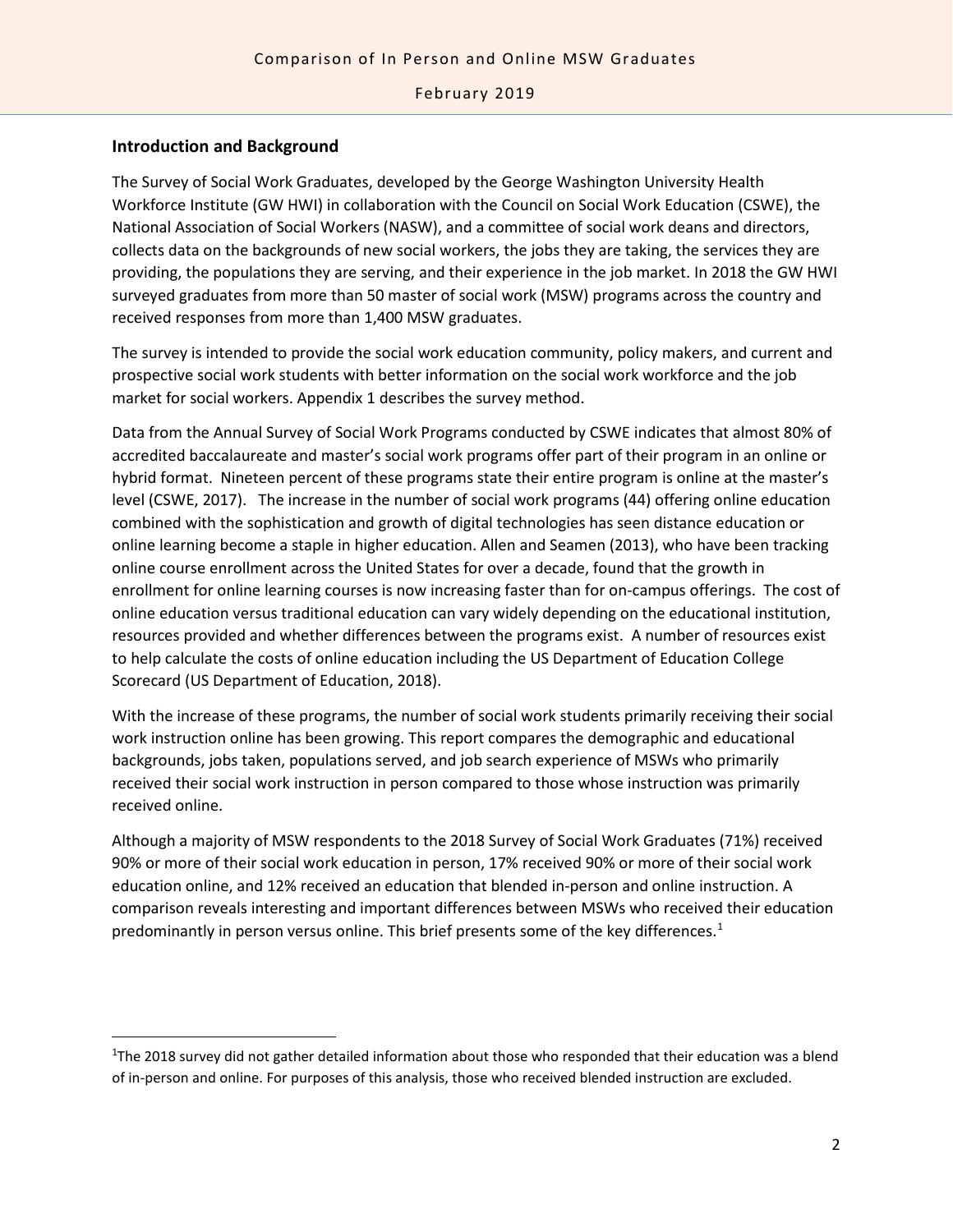#### **Summary of Findings**

MSW graduates who had received almost all their instruction online were older, more experienced, more likely to practice in small towns or rural areas, and more likely to be African-American than MSW graduates who received most of their education in person. The online graduates were also more likely than in-person graduates to be working for government, with children, with individuals on Medicaid and with mental health and/or substance abuse issues, and to be returning to organizations they had previously worked for. Online MSW programs appear to offer access to social work education to individuals who might not otherwise have it.

#### **Key Findings**

#### **Demographic and Educational Background of MSW Graduates**

- Online MSWs were less likely to be male than in person MSWs (5% vs. 10%; *p* < 0.10); see Figure 2.
- Graduates who had received primarily online educational instruction were significantly older than graduates who had primarily received in-person educational instruction: 58% of online graduates were older than age 30 compared to 25% of in-person graduates (*p* < 0.01); see Figure 3.
- Online MSWs were more likely to be African-American than in-person MSWs (28% vs. 23%) but less likely to be Hispanic (10% vs. 14%); see Figure 4. However, these differences are not statistically significant.
- Online MSWs were far more likely to have worked for 6 or more years before enrolling in a social work program (54% vs. 23%; *p* < 0.01); see Figure 5.
- Online MSWs were also less likely to have been full-time students throughout their social work education (67% vs. 84%; *p* < 0.01); see Figure 6.

#### **Employment Outcomes and Populations Served**

- Online MSWs were more likely to go to work in government positions than in-person MSWs (23% vs. 17%). On the other hand, in-person MSWs were more likely to go into positions in private, not-for-profit organizations (32% vs. 28%) and positions in hospitals (10% vs. 6%). However, differences in principal position by program delivery are not statistically significant; see Figure 9.
- Online MSWs were more likely to be employed after graduation in rural or smaller communities (57% vs. 30%; the overall difference in practice demography is statistically significant at the 1% level); see Figure 10.
- Online MSWs were more likely to enter positions focused on children and families (44% vs. 33%) and individuals with substance abuse issues (9% vs. 6%), whereas in-person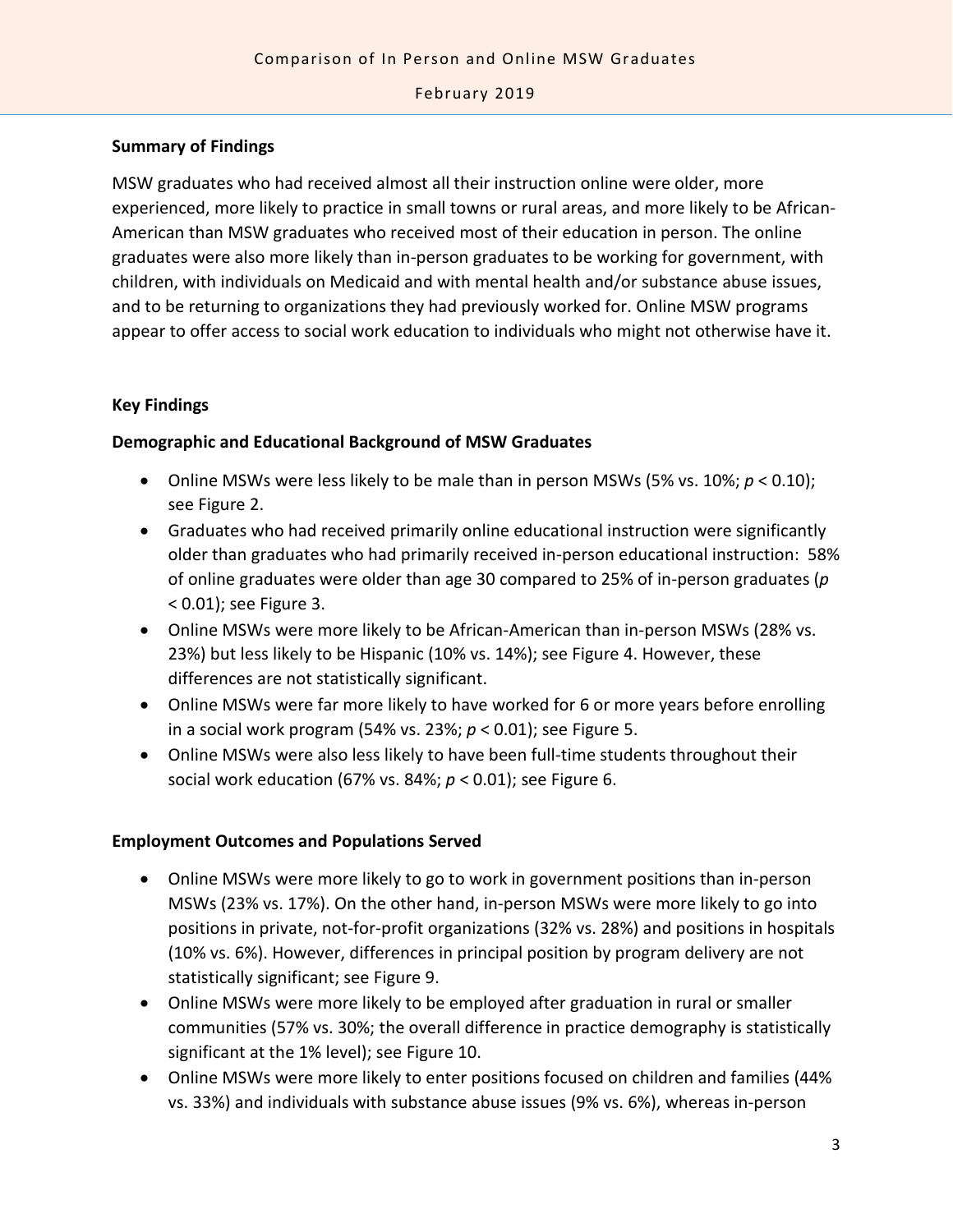MSWs were more likely to be focused on people receiving health care (16% vs. 9%). Differences in groups served are not statistically significant by program delivery; see Figure 11.

- Online graduates were slightly more likely to be working with children and adolescents (36% of online graduates indicate that more than 50% of their clients are between than ages of 11 and 17 relative to 25% of in-person graduates; *p* < 0.10). On the other hand, in-person graduates were significantly more likely to report that over 50% of their clients are older than 65 years (27% vs. 14%, *p* < 0.05); see Figure 13.
- Online MSWs were more likely than in-person graduates to report that a majority of their clients have substance abuse issues (45% vs. 33%, *p* < 0.10) and/or mental health issues (70% vs. 63%, not statistically significant); see Figure 14.
- Online MSWs were more likely to report that more than 50% of their clients need assistance with activities of daily living (30% vs. 27%) than in-person MSWs. However, this difference is not statistically significant; see Figure 14.
- Online graduates were also more likely to report that a majority of their clients are on Medicaid (76% vs. 69%; not statistically significant) and living below poverty level (78% vs. 67%, *p* < 0.05); see Figure 14.
- Online MSWs reported slightly lower average and median incomes than in-person MSWs: 61% of the online graduates reported earning an annual income of \$40,000 or more compared to 74% of the in-person MSWs (*p* < 0.10); see Figure 16.

#### **Job Search Experience**

- Compared to in person MSWs, online MSWs were far more likely to return to an organization they had previously worked for after completing their social work education (46% vs. 20%, *p* < 0.01); see Figure 17.
- Recent MSW graduates with primarily online instruction who were looking for a position applied to fewer jobs, on average, relative to in-person graduates (this difference is not statistically significant; see Figure 20). Online MSWs also had a less difficult time finding a job they were satisfied with than in-person graduates (52% vs. 43%; *p* < 0.10); see Figure 21. This may be related to the higher percentage of online graduates who returned to organizations for which they previously had worked.
- For those having a difficult time, online MSWs were more likely to cite an overall lack of jobs (14% vs. 8%) as the single most important reason for their difficulty. However, inadequate compensation was the reason most often cited by those in either instruction type (Figure 22).

As shown in Figure 24, there was virtually no difference in terms of likelihood of recommending a social work degree to others (in-person, 90.3% vs. online, 89.8%).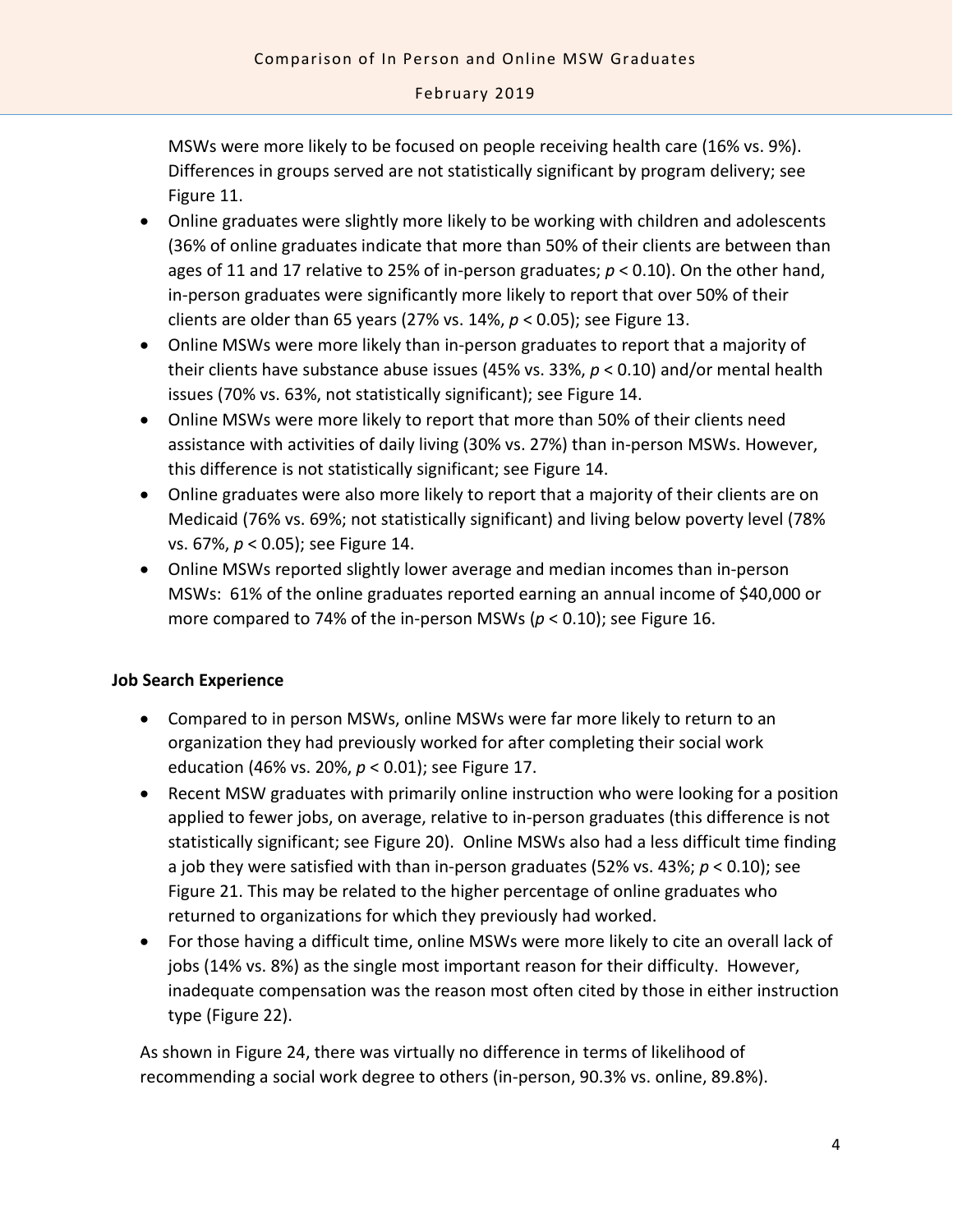

Figure 1: MSW Graduates by Program Delivery Type: In Person, Online, and Blended Methods

Note: The specific question asked was, "Outside of your field placements, how was your program mainly taught?" *Primarily online* is defined as 90% or more of instruction online; *primarily in person* is defined as 90% or more in person; all others are defined as *blended*.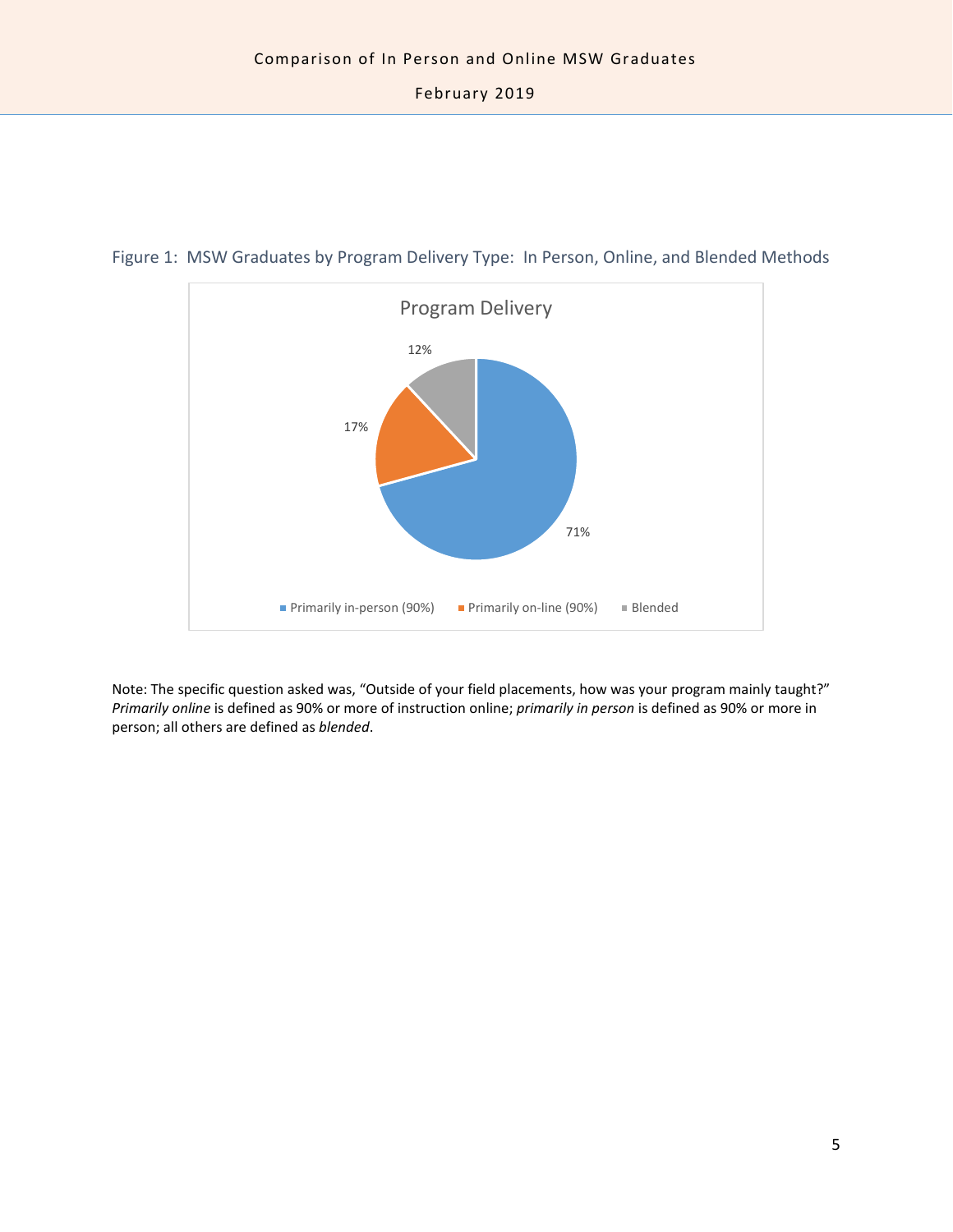## **Demographic and Educational Backgrounds of MSW Graduates**

Graduates receiving primarily online educational instruction were significantly older than graduates who had received primarily in-person educational instruction (58% of online graduates were older than 30 compared to 25% of in-person graduates). Online MSWs were less likely to be male (5% vs. 10% in-person), more likely to be African-American (28% vs. 23% in-person), and far more likely to have been working for 6 or more years (54% vs. 23% inperson). Online MSWs were also less likely to have been enrolled as full-time students throughout their social work education (67%) relative to in-person MSWs (84%). Online MSWs were more likely to return to an organization for employment after their education than inperson MSWs (46% vs. 20%). Online MSWs were also more likely to be employed after graduation in rural communities or smaller communities (57% vs. 30%).



#### Figure 2: Male MSWs by Program Delivery Type (%)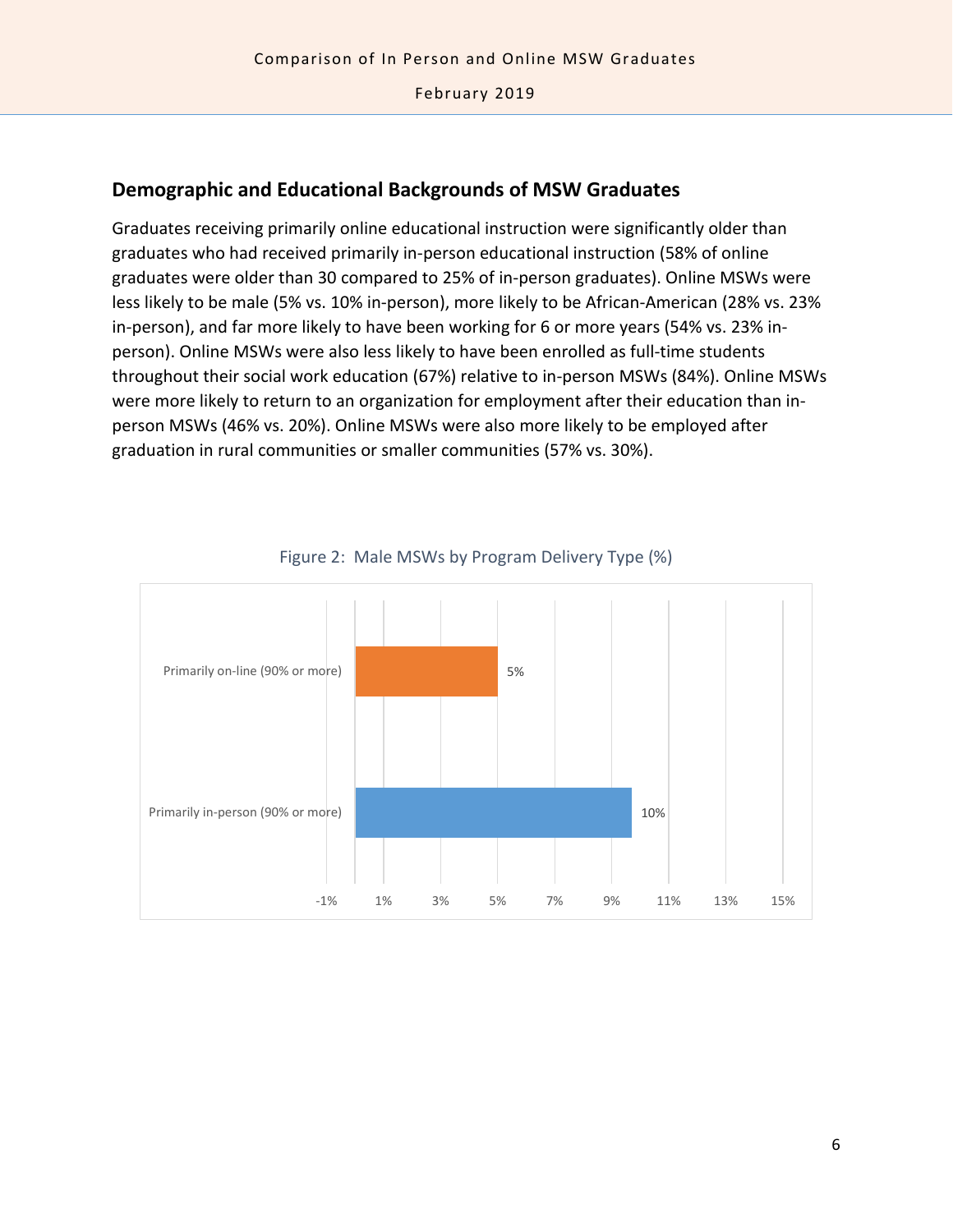

Figure 3: MSW Graduates by Age and Program Delivery Type (%)

#### Figure 4: MSW Graduates by Racial/Ethnic Group and Program Delivery Type (%)



Note: Categories do not sum to 100% because race and ethnicity questions were asked separately.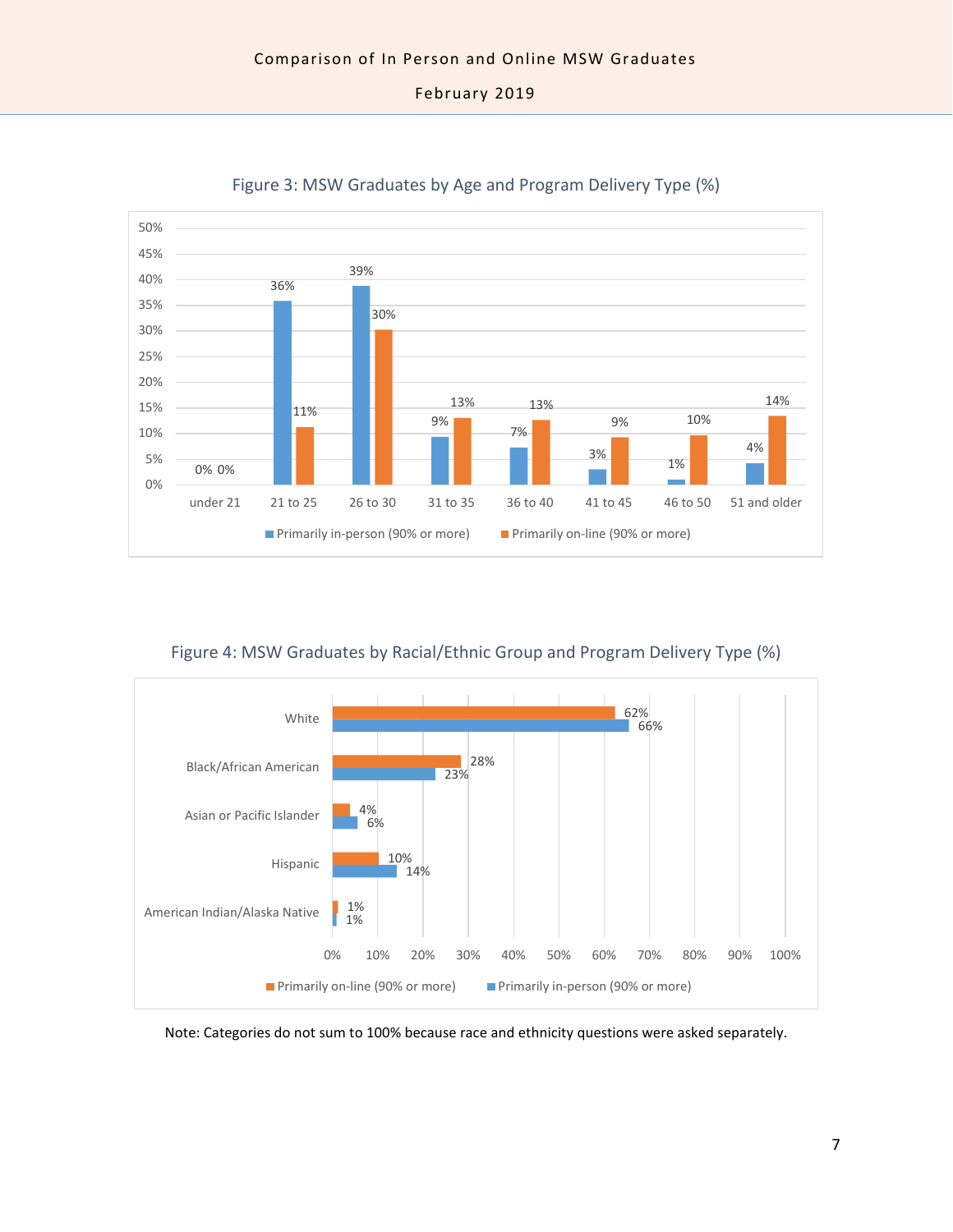

Figure 5: MSW Graduates by Work Experience and Program Delivery Type (%)

Note: Specific question asked was, "How many years were you working before entering the social work education program you recently graduated from?"



#### Figure 6: Online and In Person MSW Graduates Enrolled as Full-Time Students (%)

Note: Specific question asked was, "Were you enrolled as a full-time student throughout your program?"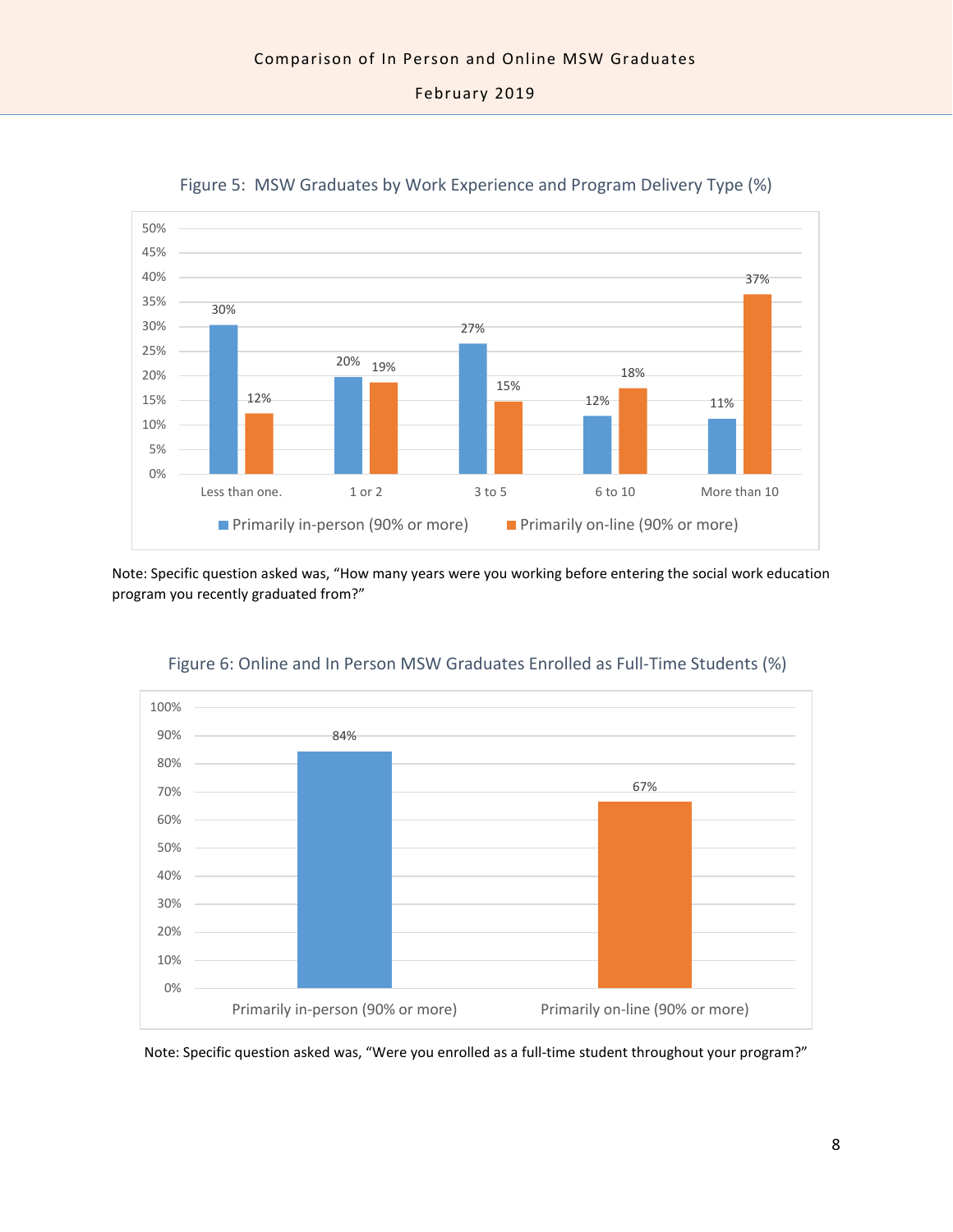

#### Figure 7: General Focus of Education Program for Online and In Person MSW Graduates (%)

Note: Specific question asked was, "Which of the following best describe the general practice focus of your program of study?" Excludes "None of the above" category; categories do no sum to 100%.



Figure 8: Declared Program Concentrations for Online and In Person MSW Graduates (%)

Note: Specific question asked was, "Which of the following best describes your declared concentration in this program?" Excludes "Aging", "Military", "Immigrant", "International", "Criminal Justice" and "Other" categories.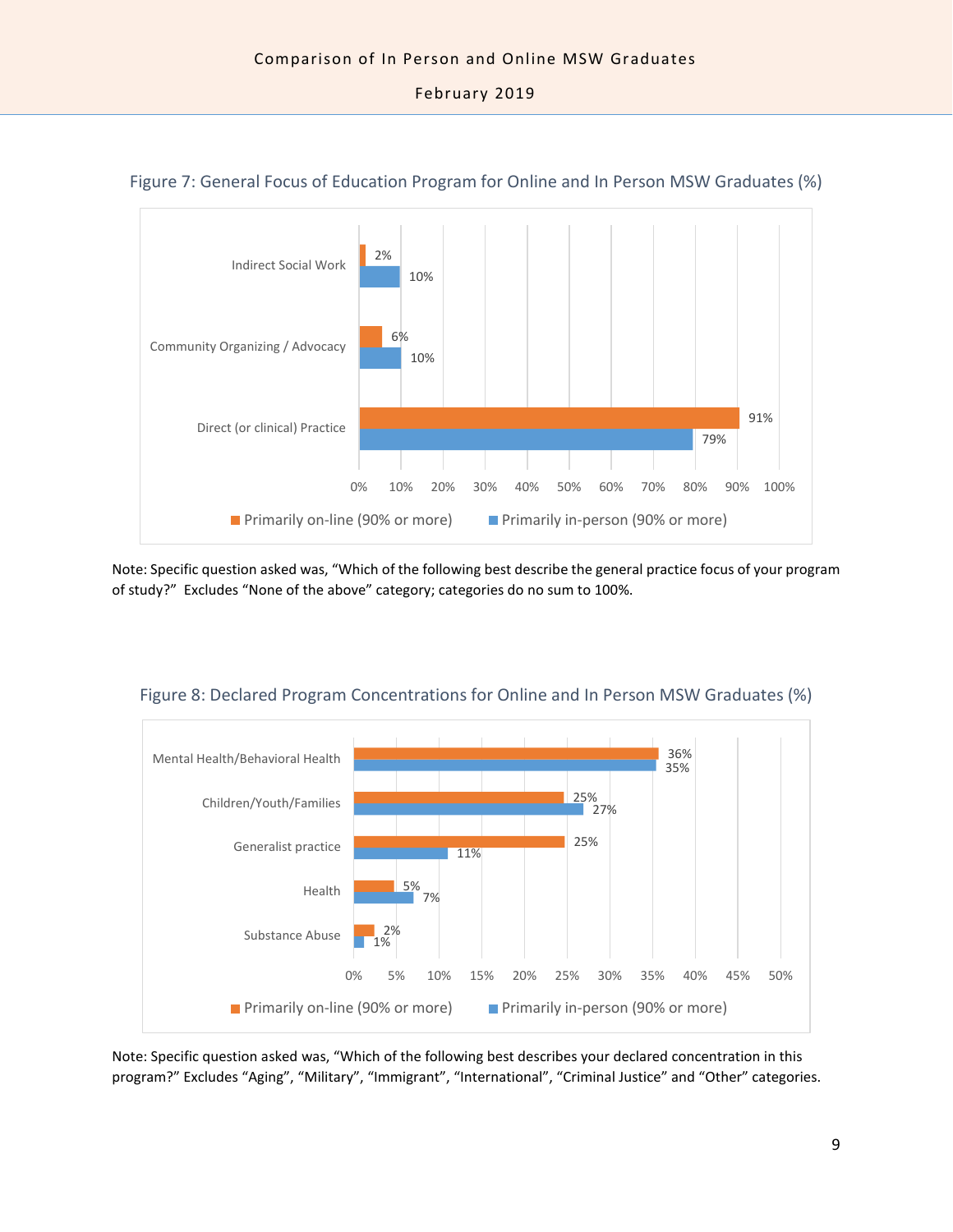### **Employment Outcomes and Populations Served**

Recent MSW graduates whose programs had used primarily online instruction were more likely to go to work in government positions than MSWs with primarily in-person instruction (23% vs. 17%). On the other hand, in-person MSWs were more likely to go into positions in private, notfor-profit organizations (32% vs. 28%) and positions in hospitals (10% vs. 6%). Online MSWs were more likely to enter positions focused on children and families (44% vs. 33%) and individuals with substance abuse issues (9% vs. 6%), whereas in-person MSWs were more likely to be focused on people receiving health care (16% vs. 9%). Online graduates were slightly more likely to be working with children and adolescents (36% of online graduates indicate that more than 50% of their clients are between than ages of 11 and 17 relative to 25% in-person graduates). In-person MSWs were more likely to say that over 50% of their clients were older than 65 years (27% vs. 14%).

Online MSWs were more likely to report that a majority of the patients they work with have substance abuse issues (45% vs. 33%) or mental health issues (70% vs. 63%) than in-person MSWs. Online MSWs were more likely to report that their clients need assistance with activities of daily living (30% vs. 27% in-person). Online MSWs also had a greater share of clients on Medicaid (76% vs. 69% in-person) and living below poverty level (78% vs. 67% in-person). Overall, in-person MSWs tended to report higher income than online graduates: 74% of the inperson graduates reported earning \$40,000 or more in annual income compared to 61% of the online MSWs.



Note: Specific question asked was, "In your principal position, who are you (or will be) working for? Includes only MSWs who are actively working in direct services as social workers; includes only top six categories; does not add to 100%.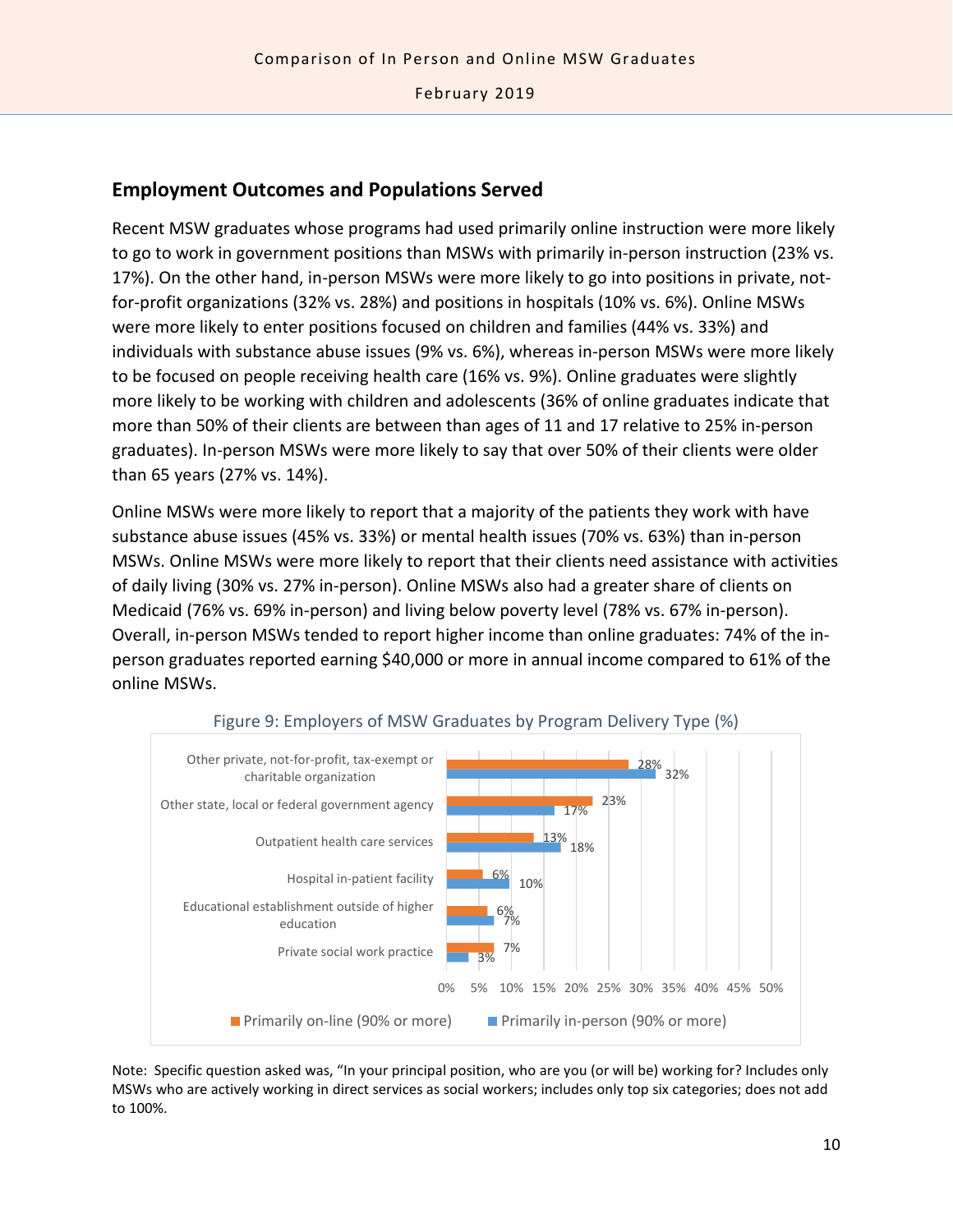



Note: Specific question asked was, "Which best describes the demographics of the principal area in which you are/will be practicing?" Includes only MSWs who are actively working in direct services as social workers.



Figure 11: Main Populations Served by MSW Graduates by Program Delivery Type (%)

Note: The specific question asks, "Which of the following do you consider to be the main focus of work in your principal position?" Includes only MSWs who are actively working in direct services as social workers. Excludes "other" category; does not sum to 100%.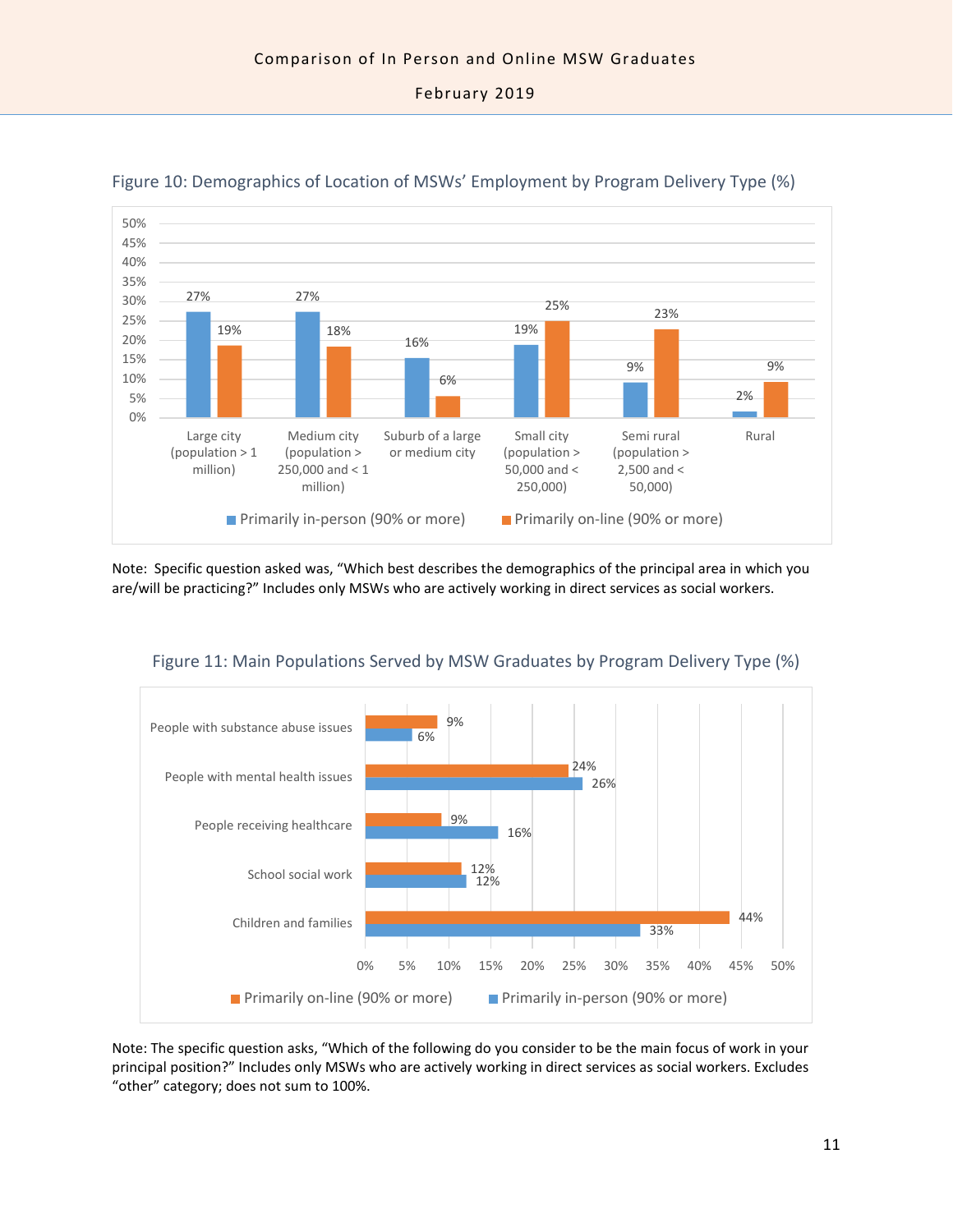

Figure 12: Online and In Person Respondents Providing Mental Health/Behavioral Health Services to More than 50% of their Clientele (%)

Note: Includes only MSWs who are actively working in direct services as social workers.



Figure 13: Online and In Person MSW Respondents Serving Various Age Groups (%)

Note: Each clientele question was asked independently. Survey participants may have responded to more than one age category; thus, categories do not add to 100%. Note: Includes only MSWs who are actively working in direct services as social workers.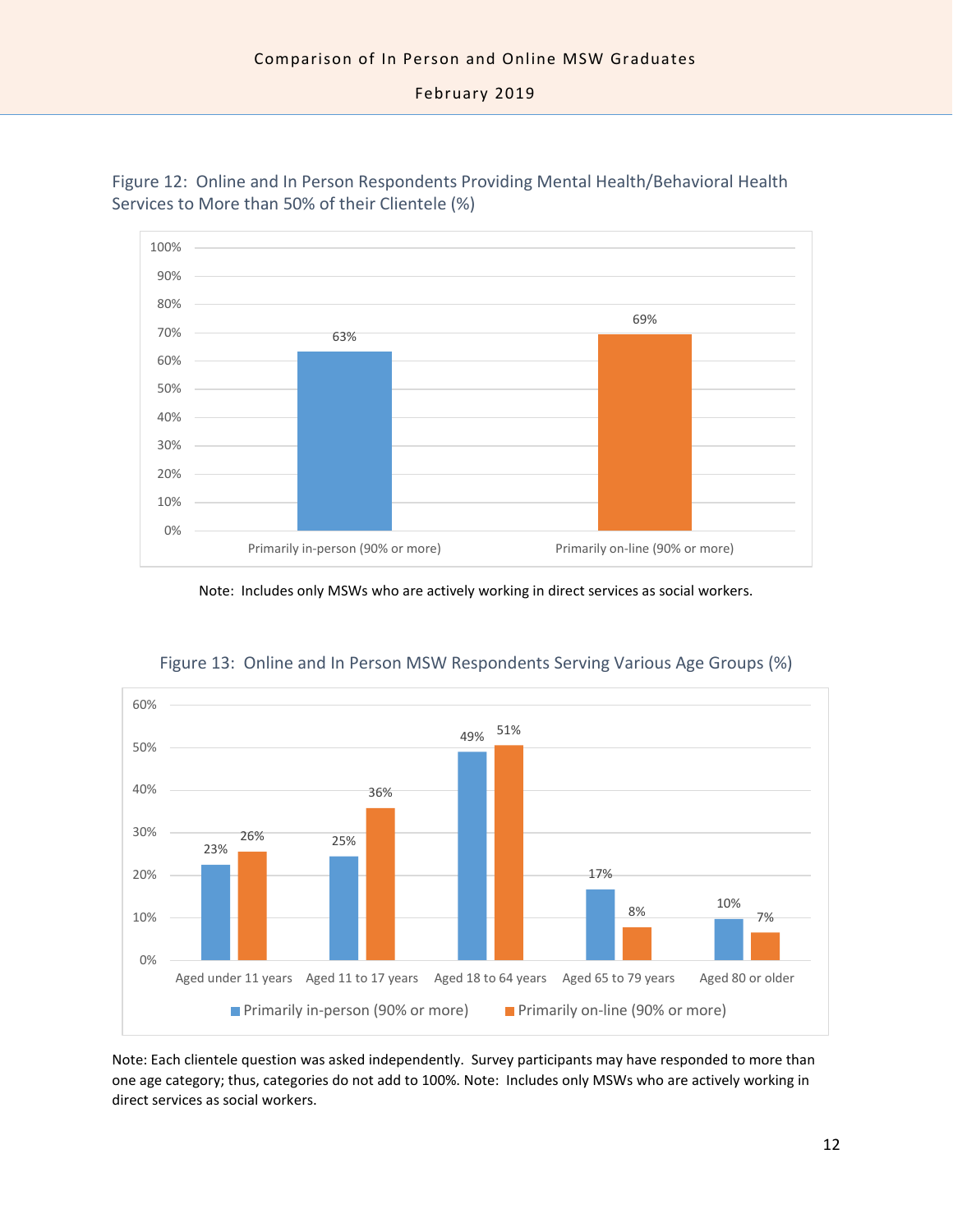



Note: Each clientele question was asked independently. Survey participants may have responded to more than one needs category; thus, categories do not add to 100%. Note: Includes only MSWs who are actively working in direct services as social workers.



Figure 15: Average Expected Income among MSWs Employed Full-Time (\$)

Note: Includes only MSW graduates working full-time and those who are actively working in direct services as social workers.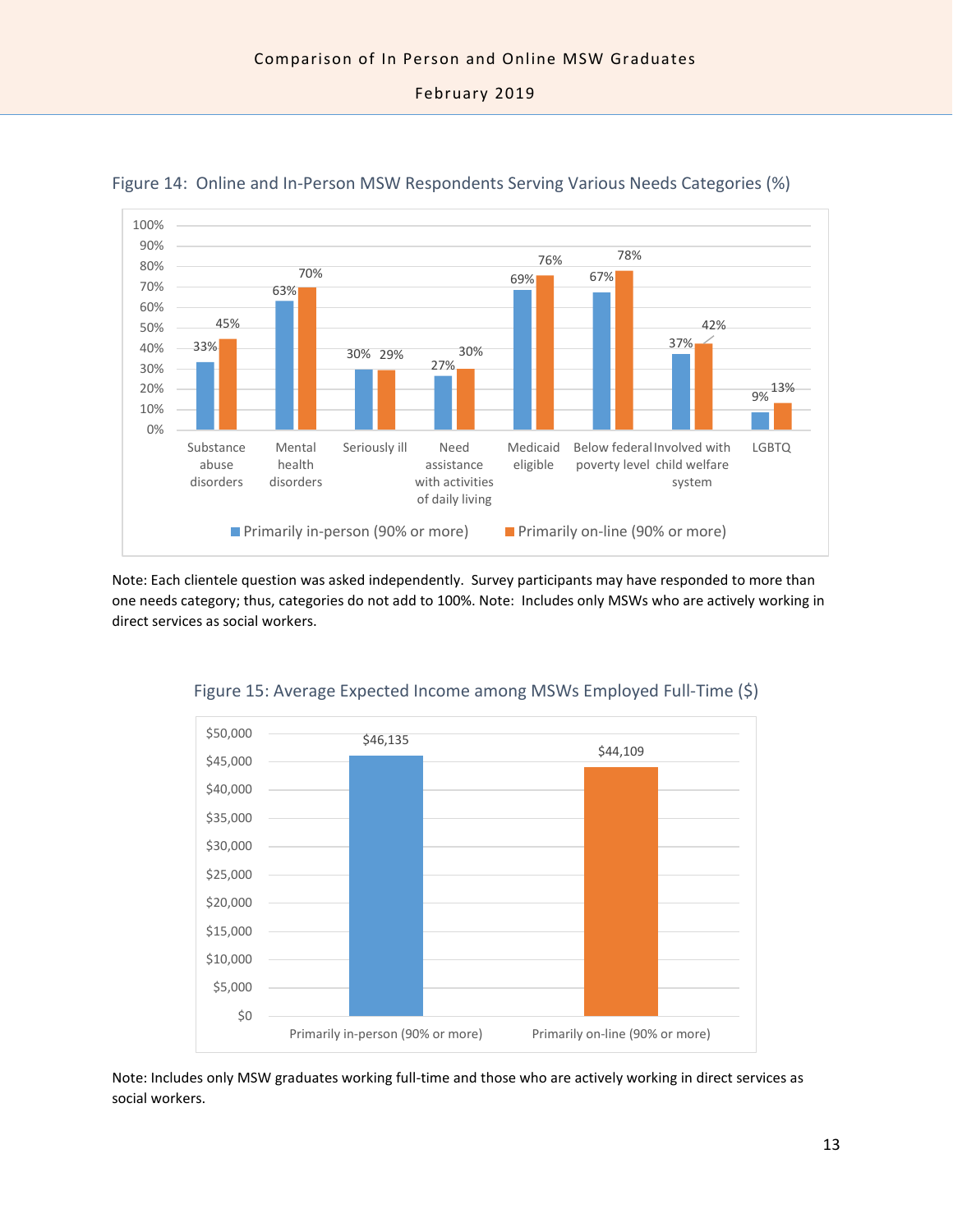

Figure 16: Median Expected Income among MSWs Employed Full-Time (%)

Note: Includes only MSW graduates working full-time and those who are actively working in direct services as social workers.

#### **Job Search Experience**

Recent in-person graduates who were looking for a position after graduation applied to more jobs, on average, and had a more difficult time finding a position they were satisfied with compared to online graduates (52% vs. 43%). For those having a difficult time, online MSWs were more likely to cite an overall lack of jobs (14% vs. 8% in-person) and in-person MSWs were more likely to cite a shortage of desired settings (21% vs. 8% online) as primary reasons. However, inadequate compensation was the most common reason provided by both online and in-person MSWs. There was little difference in terms of likelihood of recommending a social work degree to others.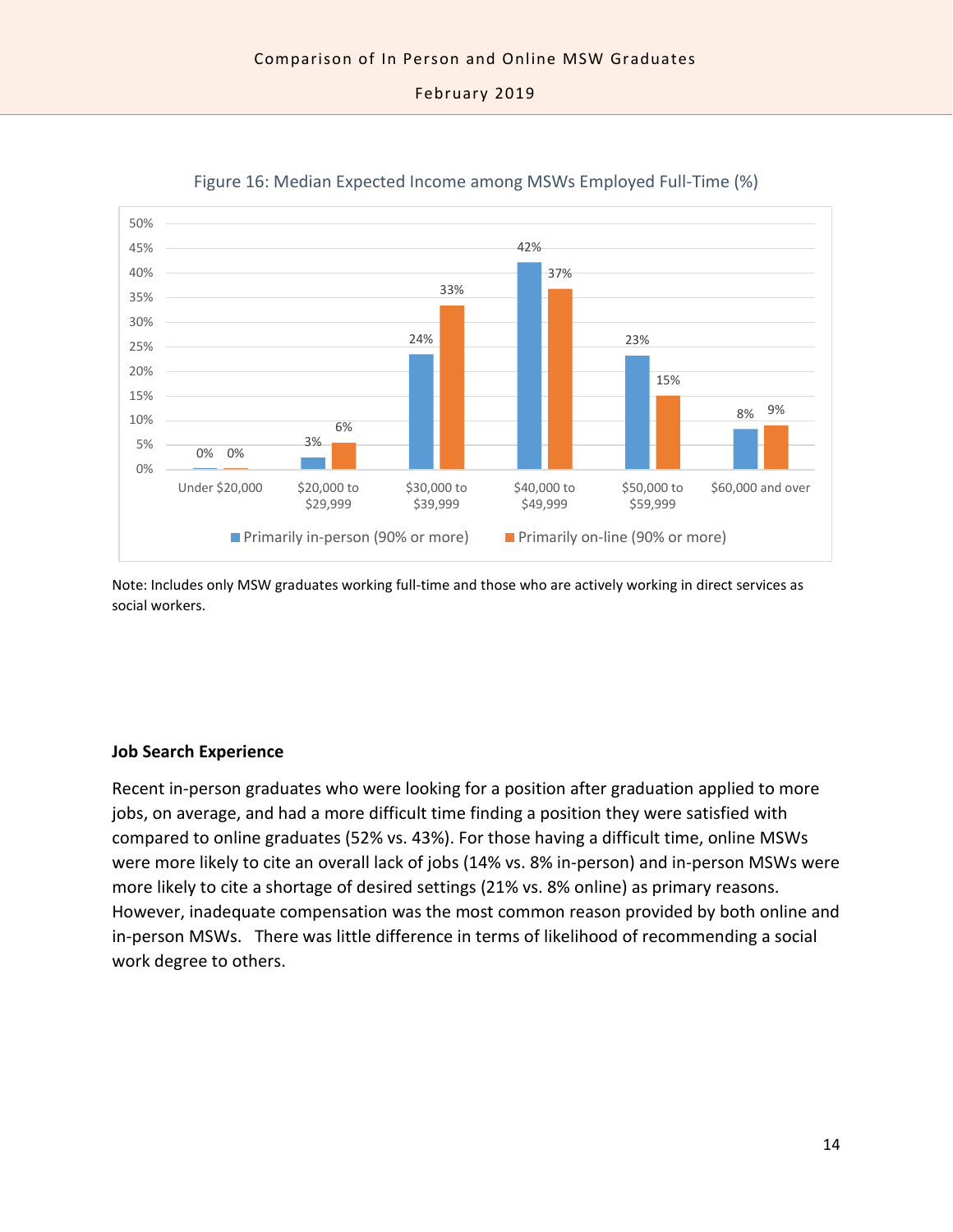

Figure 17: MSWs Returning to a Prior Employer after Graduating, by Program Delivery Type (%)

Figure 181: MSW Graduates Who Did NOT Search for Employment after Graduating in 2018, by Program Delivery Type (%)

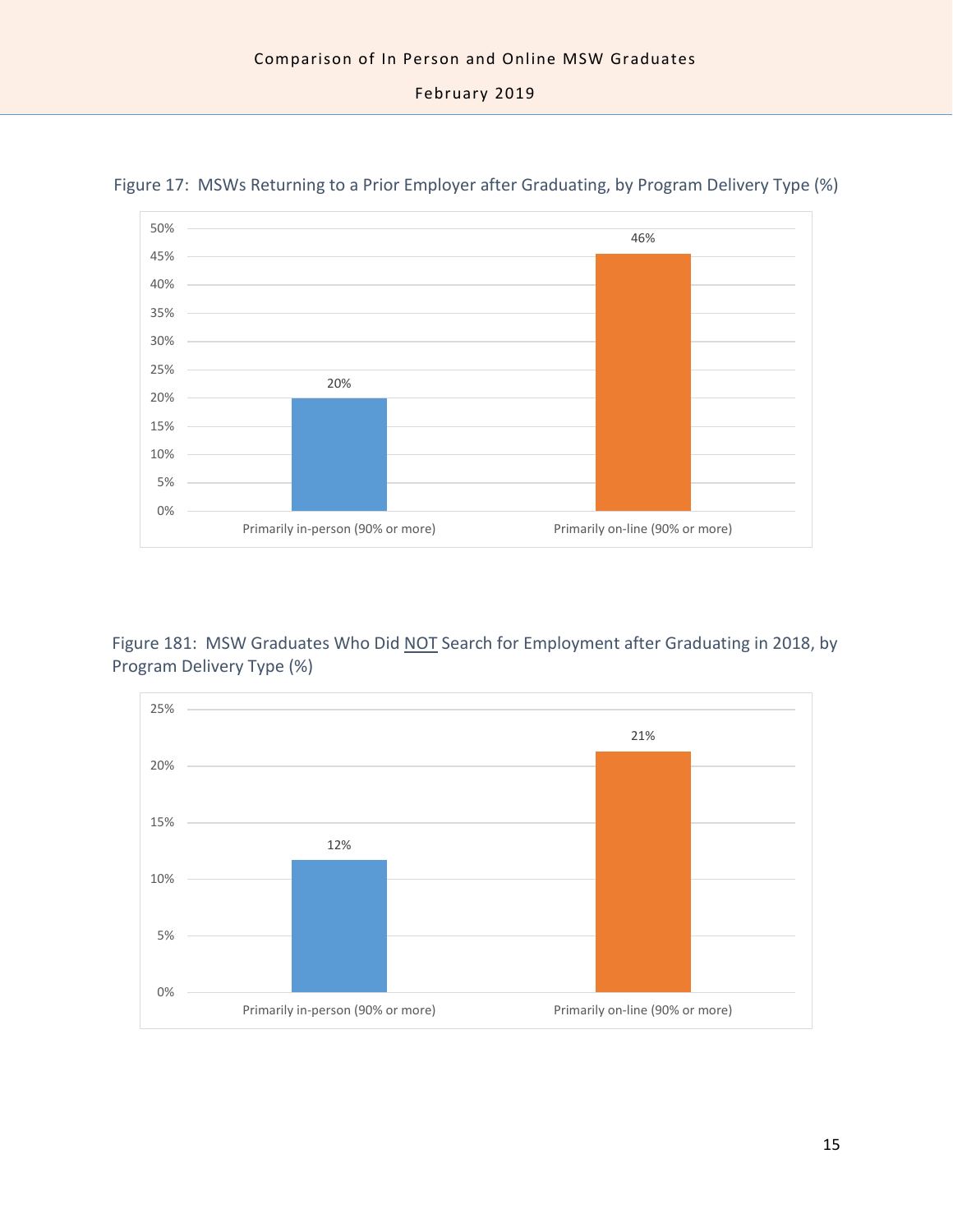

Figure 19: Respondents Offered a Social-Work Related Position, by Program Delivery Type (%)

Note: Specific question asked was, "Have you been (or were you) offered a social work-related position?" Percentage offered a position include those who said "Yes, and I accepted the offer" and "Yes, but I am still searching."



Figure 20: Respondents Who Applied to More than 10 Social-Work Related Jobs, by Program Delivery Type (%)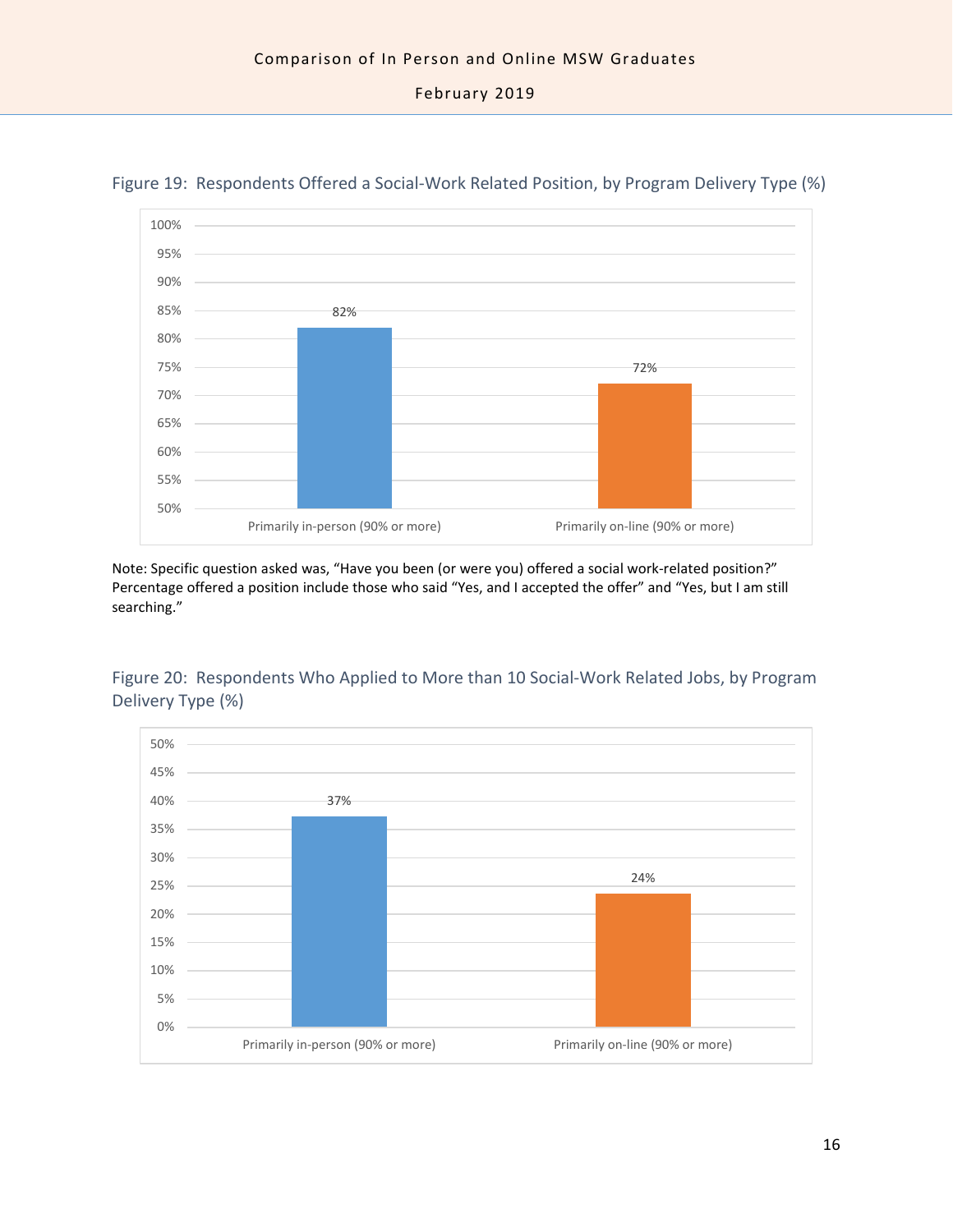

Figure 21: MSW Respondents Who Reported Difficulty Finding a Satisfactory Social Work Position, by Program Delivery Type (%)

Figure 22: Top 5 Reasons Reported for Difficulty in Finding a Job, by Program Delivery Type (%)



Note: Specific question asked was, "What would you say were the main reasons for difficulty finding a position you were satisfied with?"; "What would you say is the SINGLE MOST IMPORTANT reason?"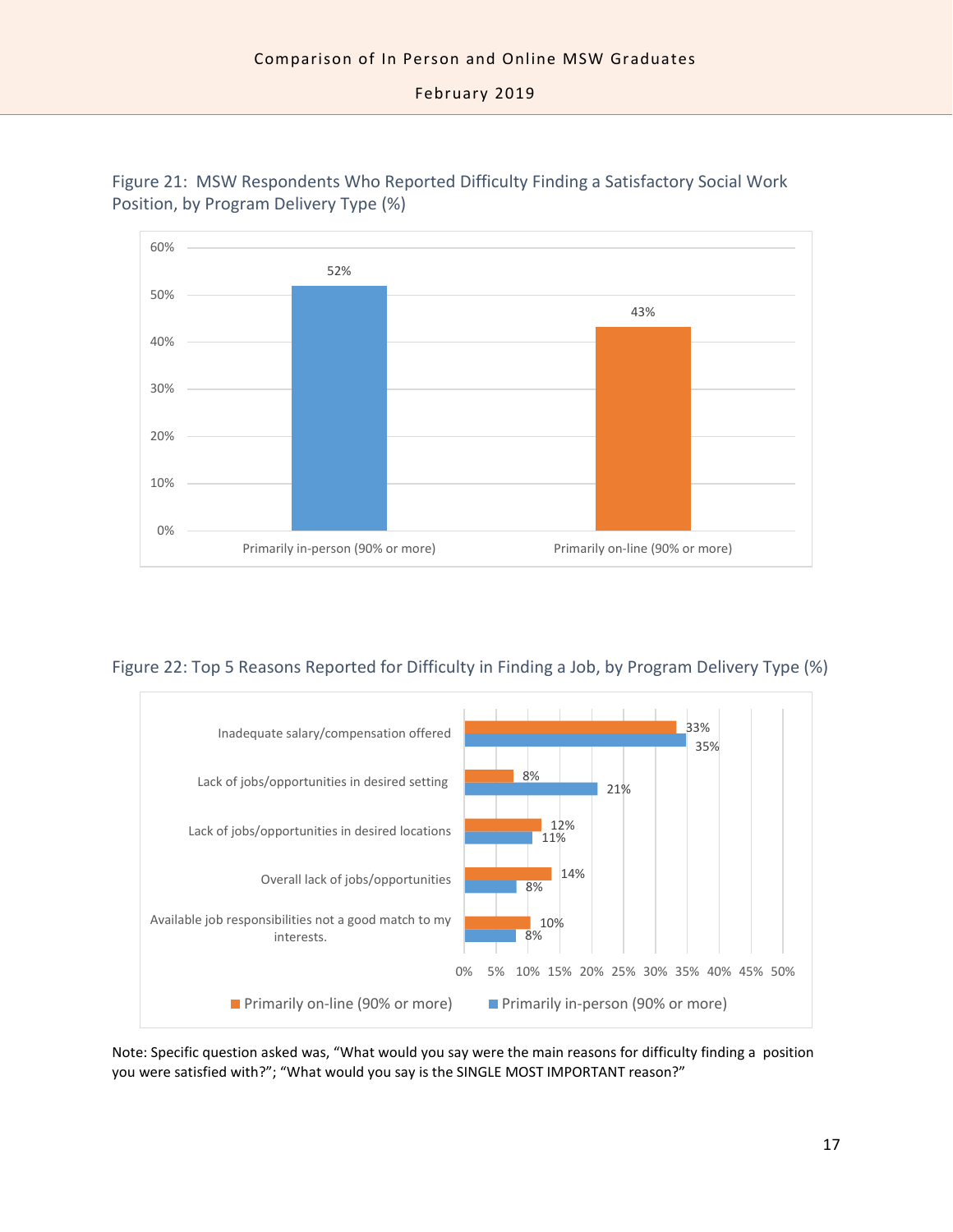

Figure 23: Respondents Reporting Change of Plans Due to Limited Social Work Job Opportunities, by Program Delivery Type (%)

Figure 24: Respondents Who Would Recommend a Social Work Degree to Others, by Program Delivery Type (%)

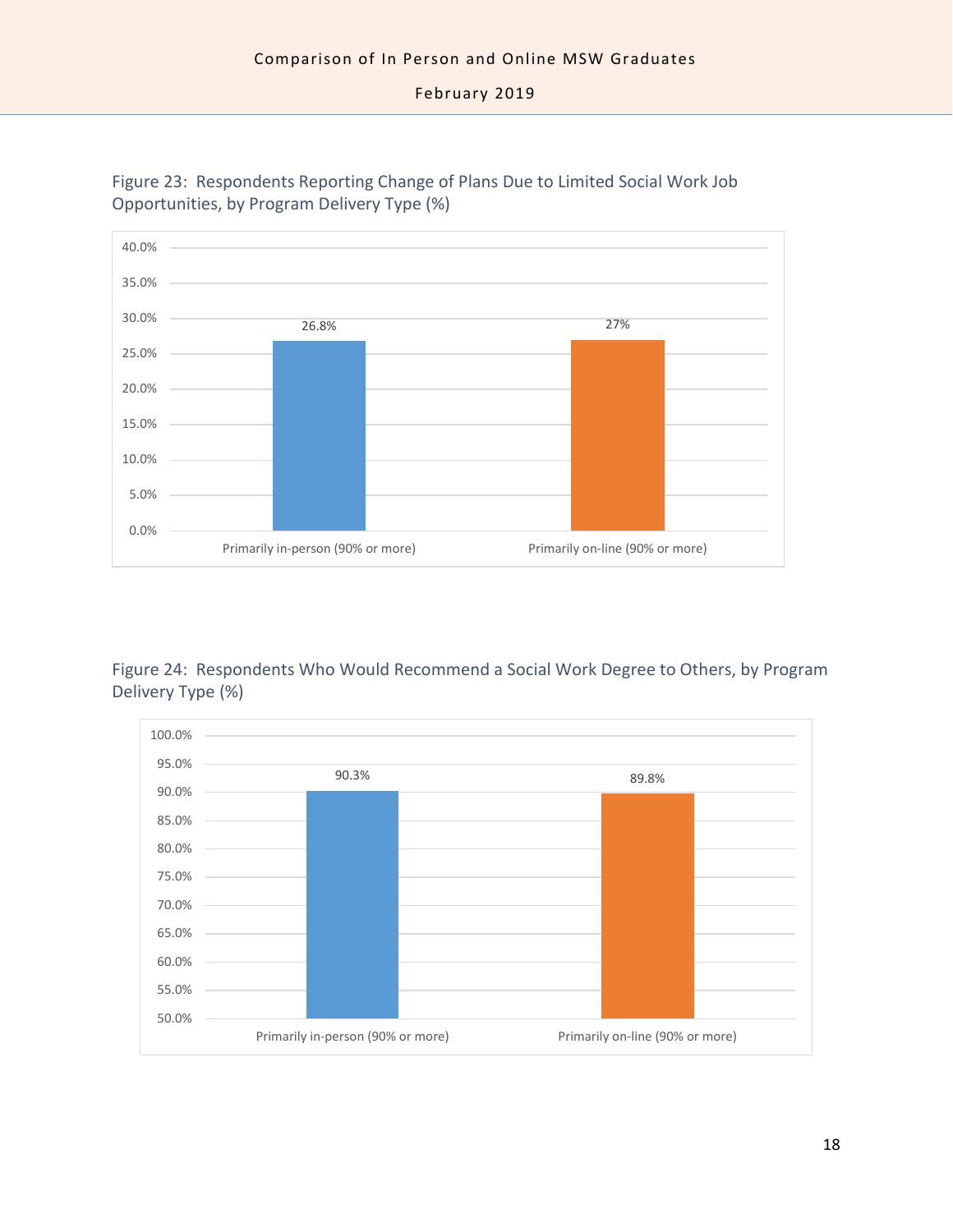

Figure 25: Percentage of Respondents Who Plan to Continue Their Social Work Education, by Program Delivery Type

#### **References**

Allen, I. E., & Seaman, J. (2013). Changing course: Ten Years of Tracking Online Education in the United States. Sloan Consortium. PO Box 1238, Newburyport, MA 09150.

Council on Social Work Education (2017). 2017 Statistics on social work education work in the United States. Retrieved from [https://www.cswe.org/Research-Statistics/Research-Briefs-and-](https://www.cswe.org/Research-Statistics/Research-Briefs-and-Publications/CSWE_2017_annual_survey_report-FINAL.aspx)[Publications/CSWE\\_2017\\_annual\\_survey\\_report-FINAL.aspx](https://www.cswe.org/Research-Statistics/Research-Briefs-and-Publications/CSWE_2017_annual_survey_report-FINAL.aspx)

US Department of Education College Scorecard (2018). Retrieved from [https://collegescorecard.ed.gov/.](https://collegescorecard.ed.gov/)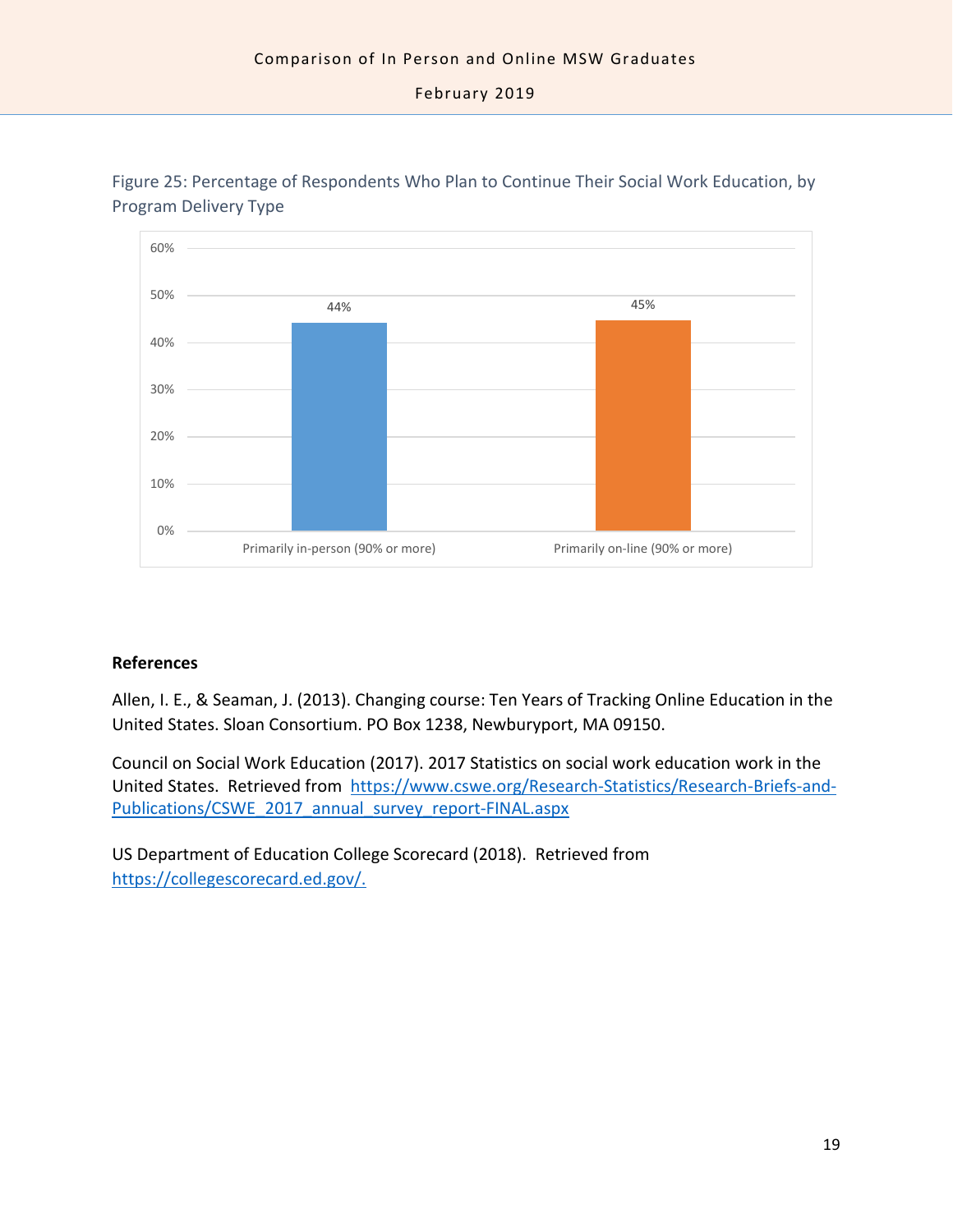## Appendix: Survey and Weighting Method

#### **Overall Survey Method**

The target group for the survey includes students graduating with a social work degree in 2018, including bachelor of social work (BSW) and equivalent degrees, such as bachelor of arts in social work (BASW), and master of social work (MSW) and equivalent degrees, including master of social service (MSS), master of science in social administration (MSSA), or master of science in social work (MSSW). The survey was conducted in early fall to allow time for spring graduates to have searched for employment. It captured information from students graduating between January and August 2018. All accredited social work programs in the United States were invited to participate in the survey.

When fielding its surveys, GW HWI uses REDCap survey software, which can establish a unique survey link for each participant via e-mail to prevent duplicate responses and enable the sending of survey reminders only to those who have not yet responded. A few schools provided GW HWI with e-mail addresses from their records. However, student e-mail addresses generally were obtained when schools forwarded invitations with a REDCap public Web link to their students in May, June, and July 2018. This enabled interested students to sign up for the survey in advance and provide e-mail addresses that would still be valid when the survey went live in late August. To maximize the number of responses, a \$20 incentive was offered for the first 1,100 MSWs and 400 BSWs to complete the survey. Lists of survey registrants were sent to the schools from which they graduated for confirmation of graduation status. REDCap was then used to conduct the survey via unique Web links e-mailed to each of almost 2,500 confirmed registrants. The survey launched at the end of August 2018 and closed after 4 weeks with 1,780 responses. Data cleaning and exclusion of individuals who did not enter degree program information reduced the final figure to 1,716 valid responses for a response rate of 68.9%. This figure includes 1,377 valid responses from MSWs.

#### *Application of Survey Weights*

Generally, poststratification weights are constructed by calculating the ratio of the population proportion of the weighting variable and the sample proportion of the weighting variable. The sample proportion comes from our 2018 Survey of Social Work Graduates, and the population proportion is derived from Council on Social Work Education (CSWE) data on 2018 social work graduates. Our survey had multiple characteristics that we wanted to balance with the overall population. Therefore, we constructed weights using four variables:

1. **Auspice**: the institutional auspice or sponsorship (e.g., private school versus public school) of the college or university containing the respondent's social work program